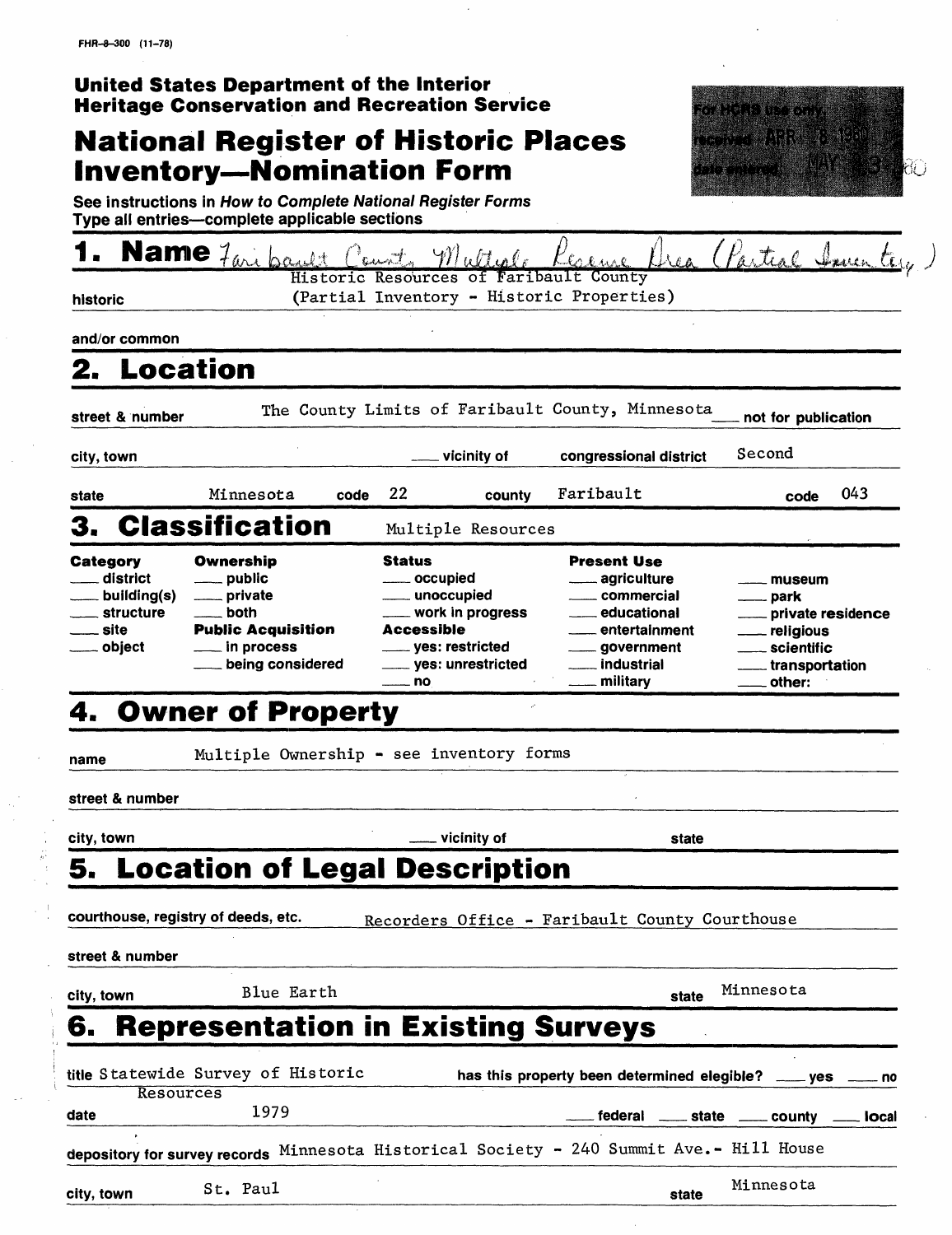$MAY$  2 3 1981

**Survey Method** 

# FARIBAULT COUNTY

The basis of the survey is an inventory of structures which are indicative of various aspects of the county's history.

Selection of structures for the inventory included both field reconnaissance or pre-identified sites and isolation of sites on a purely visual basis. Pre-identification of sites was limited to a small number of the most significant locations (those unique on a countywide scale, or significantly linked with some aspect of the county's history). County histories, individual community and township histories, and photographs from both the state and county societies were researched for site-specific information.

Township maps from 1896 and 1913 Faribault County Atlases were copied. Plat maps on file in the county recorder's office were researched for original plat information (proprietors, survey and filing dates) and for additional dates. The maps were useful in gaining a sense of development for all areas of the county.

All city streets and a large sampling of township roads were walked or driven. Buildings with unusual integrity or unique features were inventoried.

In general, structures built before 1940 were considered for the inventory. No attempt was made to locate the "oldest" structures in any one location, except as related to specific historical or physical significance.

In each community, at least one contact was made through the county historical society and by random inquiry. These were most often used to locate information on selected properties, but were helpful in pointing out additional locations for potential inventory.

From the inventory of over 150 sites, 11 individual structures were selected for nomination to the National Register on the basis of their significance with the county and the state. Information and photographs on all sites is recorded on inventory forms for a permanent record.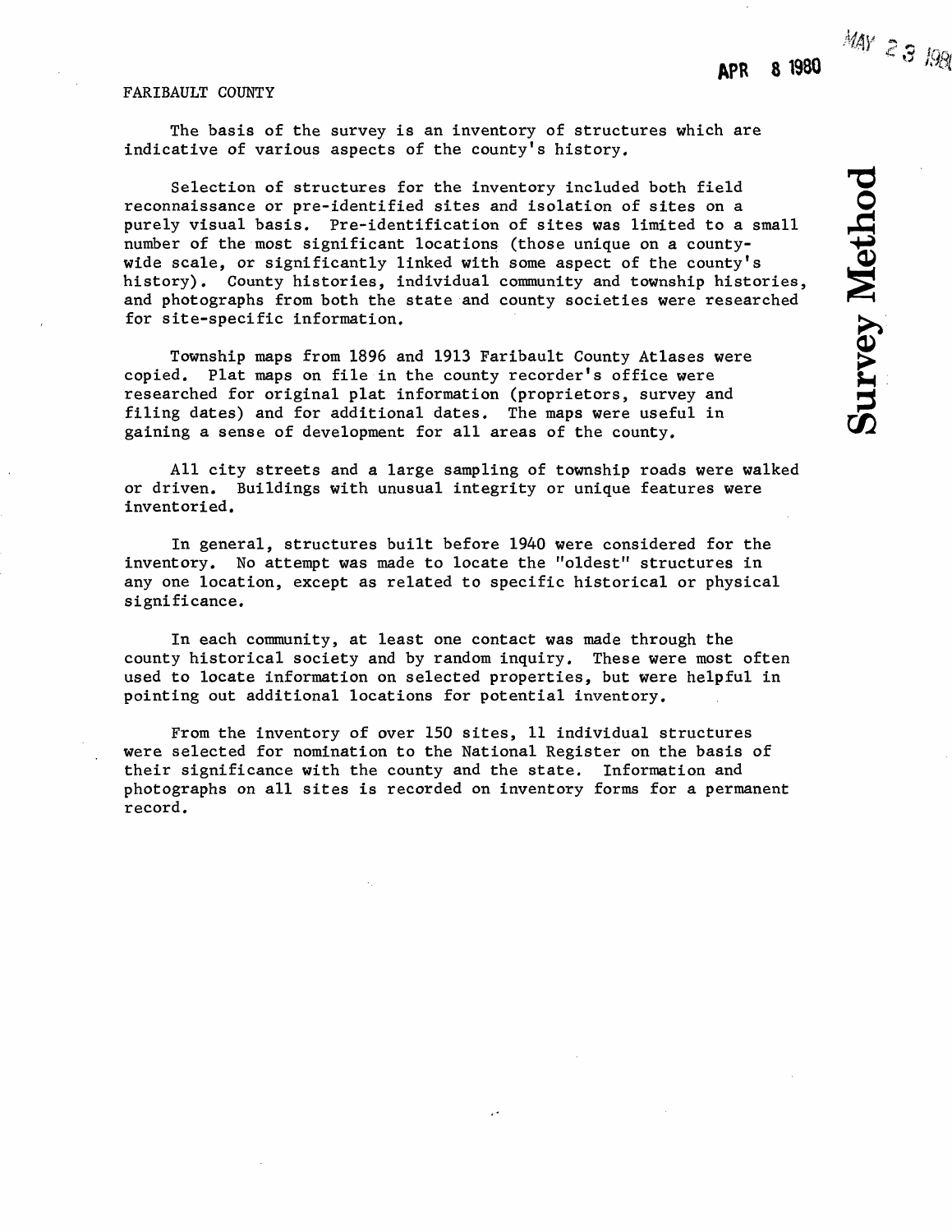# FARIBAULT COUNTY

# Physical Description

Faribault County is located in the center of the southern tier of Minnesota counties immediately north of the Iowa state line. It is 30 miles long, east to west, and 24 miles wide, north to south, comprising 725 square miles.

The surface of the county ranges from nearly level to strongly rolling. There are two belts of hills, one in the southeast corner of the county extending northwestward, the other extending from Iowa into a portion of the southwestern area of the county. Between, moderately rolling land is found.

The valley of the Blue.Earth River and its three forks (West, Middle and East) extends through much of the county. The Maple River and the Cobb River, in the northeast corner of the county, drain into the LeSueur River, A number of small creeks which eventually empty into the Blue Earth River complete the natural drainage pattern.

At one time there were numerous lakes and sloughs in the county, but many have been drained. The largest remaining are Minnesota Lake, two Rice Lakes, Bass Lake, two Walnut Lakes and part of Lura Lake.

Original vegetation included mostly prairie grass, none of which remains. Natural timber was confined mainly to the border of streams and lakes and consisted of basswood, cottonwood, elm, maple, oak and walnut. The pasturing of woodland and the increasing value of tillable land are taking their toll on the remaining wooded areas.

The soil in Faribault County, its most valuable resource, is a black loam, ranging in depth from two to four feet. The extent of tillable soil, its high productivity, and its ease of workability account for the high percentage (95%) of the county's area which is used as cropland.





| <b>FARIBAULT CO.</b>                                    |                                                   |                  | ur                                 |                       |
|---------------------------------------------------------|---------------------------------------------------|------------------|------------------------------------|-----------------------|
| WINNEBAGO<br><b>DELAVAN</b><br><b>CITY</b><br>Winnebago |                                                   | LURA             | Minnesota Lake<br><b>MINNESOTA</b> | <b>DUNBAR</b>         |
|                                                         | Delavan $\bigcap$                                 | Easton $\bigcap$ | LAKE                               |                       |
|                                                         |                                                   |                  |                                    | ( <sup>1</sup> ]Wells |
| <b>VERONA</b>                                           | PRESCOTT                                          | <b>BARBER</b>    | <b>WALNUT</b><br>LAKE              | <b>CLARK</b>          |
|                                                         |                                                   |                  |                                    |                       |
| JO.<br><b>DAVIESS</b>                                   | Blue Earth<br><b>BLUE</b><br>EARTH<br><b>CITY</b> | <b>EMERALD</b>   | <b>BRUSH</b><br><b>CREEK</b>       | <b>FOSTER</b>         |
|                                                         |                                                   | Frost            |                                    | Walters $\bigcirc$    |
| PILOT<br><b>GROVE</b>                                   | <b>ELMORE</b>                                     | ROME             | Bricelyn                           | <b>KIESTER</b>        |
|                                                         | Elmore                                            |                  | SEELY                              | Kiester               |

•rHo **-{-3**  $\tilde{\mathbf{C}}$  $\boldsymbol{\omega}$ ea  $\mathbf{F}$  $\blacktriangleleft$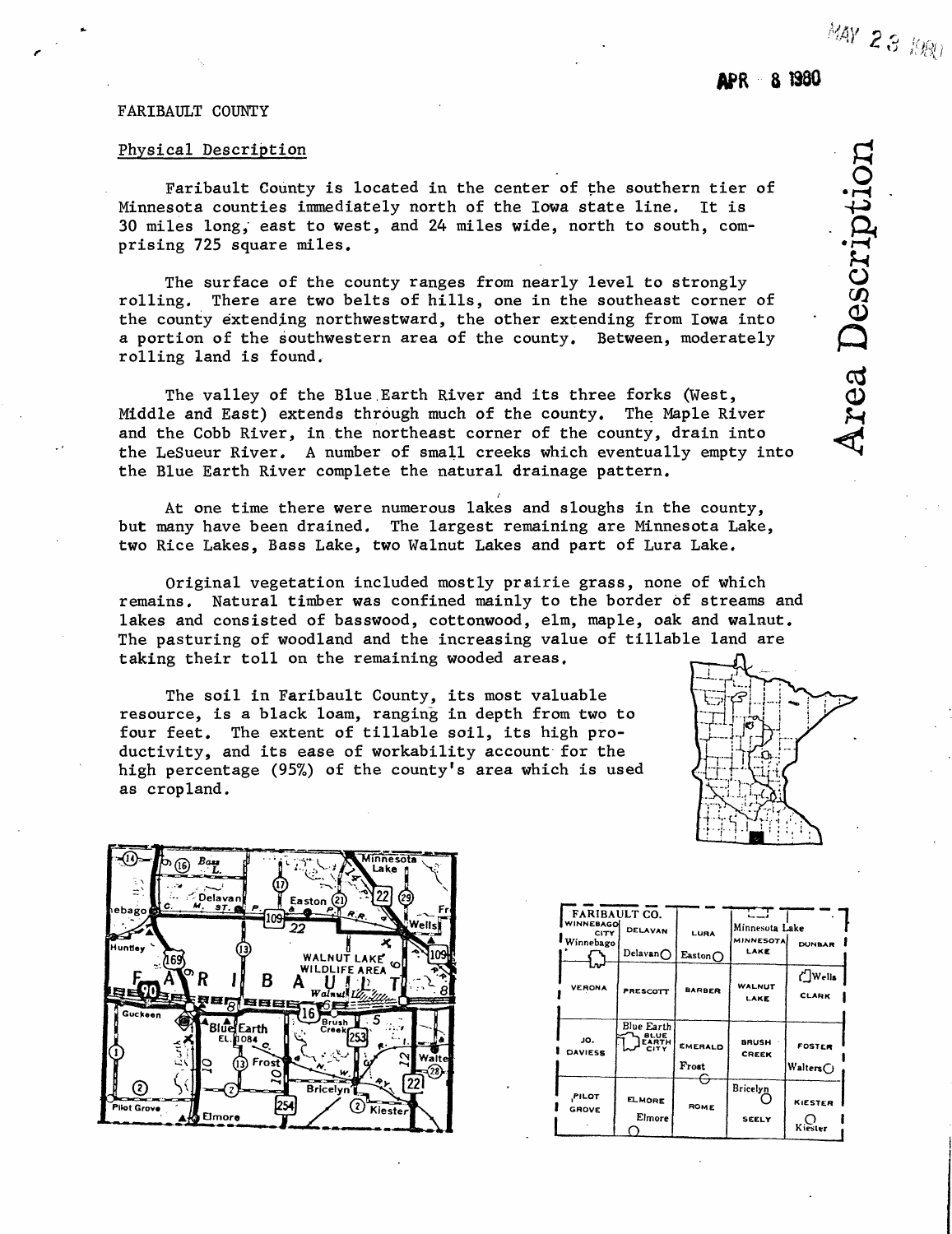Agricultural use of the land began slowly in 1856. Although some , potatoes, vegetables, and corn for seed were grown, many food stuffs were imported from Iowa. Later, the passage of the Homestead Act opened the county to increased settlement, and the many new farmers came to rely on wheat and then corn as cash crops. In the early 20th century some crop and livestock diversification occurred. The emphasis today is an soybeans, corn and hogs, ranking the county 1st, 2nd and 10th respectively in total state production. The number of farms in the county is  $1,640$  with an average size of 272 acres.

There are eleven platted townsites in the county, ranging in population from 152 in Walters to 3,965 in Blue Earth, the county seat. The towns of Guckeen and Huntley were platted but were never incorporated and have no separate population statistics. The following is the population of the incorporated communities in the county:

| Walters           | 152   |
|-------------------|-------|
| Delavan           | 281   |
| Frost             | 290   |
| Easton            | 352   |
| Bricelyn          | 470   |
| Kiester           | 681   |
| Minnesota Lake    | 711   |
| Elmore            | 910   |
| Winnebago         | 1,791 |
| <b>Wells</b>      | 2,791 |
| <b>Blue Earth</b> | 3,965 |

Pilot Grove, Brush Creek, Marna and Dell remain as unincorporated and unplatted villages which because of natural hardship or commercial competition never prospered but managed to retain their name and locale.

From its initial settlement in 1856 to 1900 the county population steadily increased. After 1910 the population fluctuated, and peaked in 1940. Since then the county population has slowly decreased. Census data indicates that the cities' population remained fairly constant after 1910, with most city populations peaking in 1960. Minnesota Lake shows promise of maintaining its population level due to a pre-fabricated housing industry that provides a steady income base. Blue Earth may benefit from light industry that has moved into the area in the past decade.

# Historical Description

Before Faribault County was traversed by European explorers and traders, it was home to prehistoric Indians. Archaeological excavations conducted in Verona and Delavan townships suggest that their occupation dates from 5500 B.C. to 1700 A.D. Bands of Dakota Indians occupied the territory until 1857 when they were confined to reservations in other parts of Minnesota. The Minnesota River, one of the state's major water arteries, provided the first access for Europeans in the 18th century. But not until the middle of the next century and the passage of the Treaties of Traverse des Sioux and Mendota in 1851 was the land opened to full scale settlement.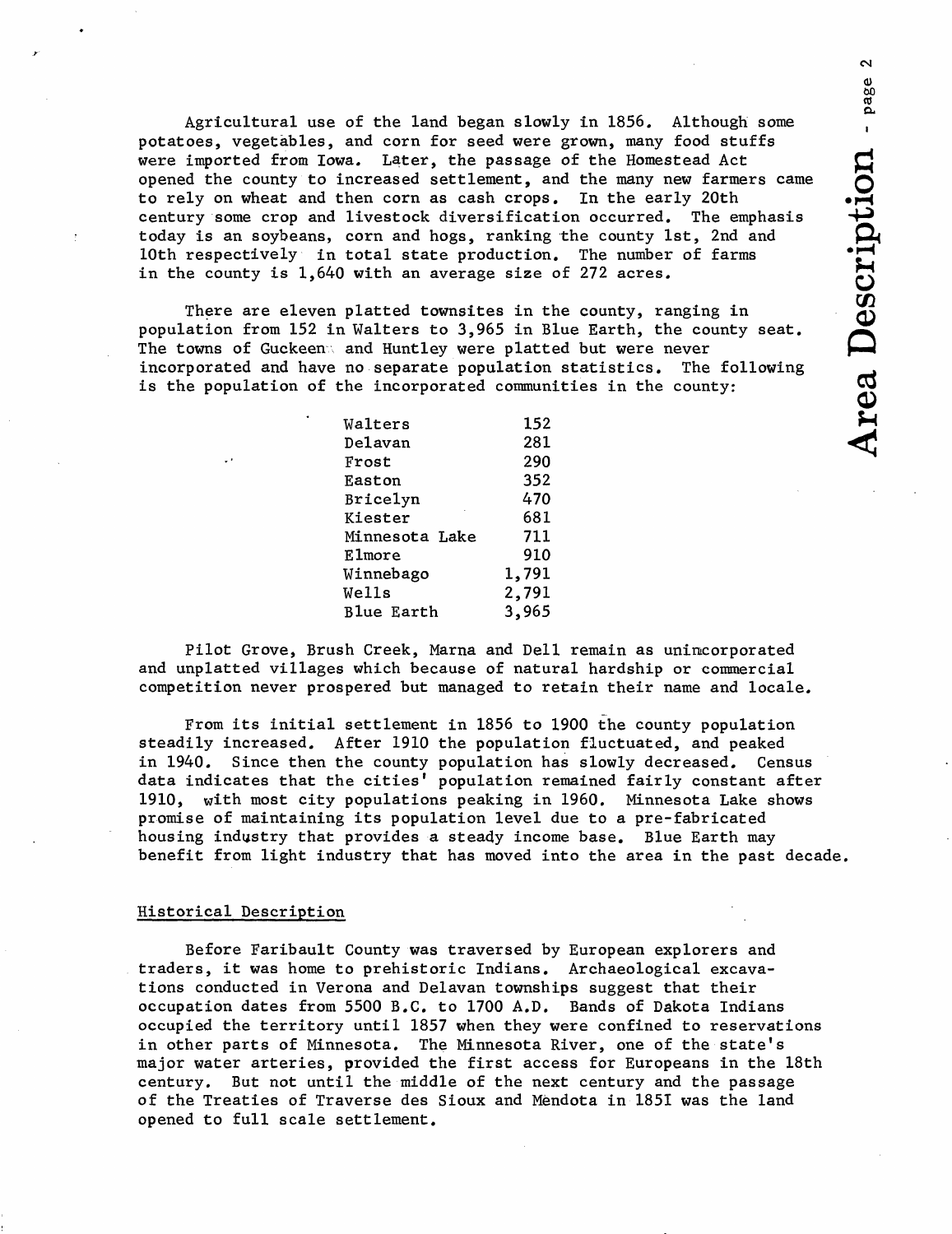The county was established in 1855, organized in February in 1856 and named for Jean Baptiste Faribault, a well known Minnesota trader. Riding the crest of frontier speculation which was characteristic of the decade were the two Faribault County communities of Blue Earth and Winnebago City ("city" discontinued in 1905) platted in 1856 and 1857 respectively. Despite a financial panic that brought many speculative schemes to a halt, the two cities, nurtured by politically and financially astute proprietors, survived the crises and grew to be two major centers in the county. Minnesota Lake, privately platted in 1866, joined as another early community.

en ŏŏ,

The effects of the Pre-Emption Act and the Homestead Law passed to facilitate settlement and acquisition of land, were temporarily stalled by the Dakota War of 1862 and the Civil War, but by 1870 practically all of the homestead land in the county had been claimed.

Until 1870 stage coach lines provided the chief means of transportation for Faribault County communities and rural residents. The state lines which criss-crossed the county provided connection to the cities of Waseca and Albert Lea to the east. Along the stage route, way station communities consisting of little more than a store, post office and hotel provided accommodations.

The three decades 1870 to 1900 represent a crucial development period for Faribault County. The construction of the railroads strengthened the already platted communities, established new communities, and eliminated those hamlets not located on the rail line. The first railroad to enter the county was the Southern Minnesota (Chicago, Milwaukee, St. Paul and Pacific). Built in 1870 from Albert Lea to Wells, it made Wells, platted in 1869 in anticipation of the railroad by a local railroad promoter and official, the first railroad community in the county. The line extended westward to pre-existing Winnebago in 1870-71; Delavan was platted in 1870 by officials of the Southern Minnesota, and Easton was platted in 1874 by J.C. Easton, statewide railroad investor. In 1874 the Minnesota Central (later a branch of the Southern Minnesota) connected Mankato to Wells via pre-existing Minnesota Lake. Blue Earth, the county seat, gained its first trackage in 1879 when the St. Paul and Sioux City Railroad extended south from Lake Crystal to the Iowa border. Elmore was platted on this line in 1880. Kiester, Bricelyn and Frost were all platted in 1899 by the Iowa and Minnesota Townsite Company when the Iowa, Minnesota and Northwestern (Chicago and Northwestern) was constructed through the southeastern townships. The last railroad to enter the county was the Burlington, Cedar Rapids, and Northern (Chicago, Rock Island and Pacific) that extended north in 1900 from Iowa through the newly platted city of Walters (1900) and eastward to Albert Lea. The unincorporated villages of Huntley (1879) and Guckeen (1913) were platted late on their respective lines, and because of their proximity to larger centers never grew beyond the confines of a small village.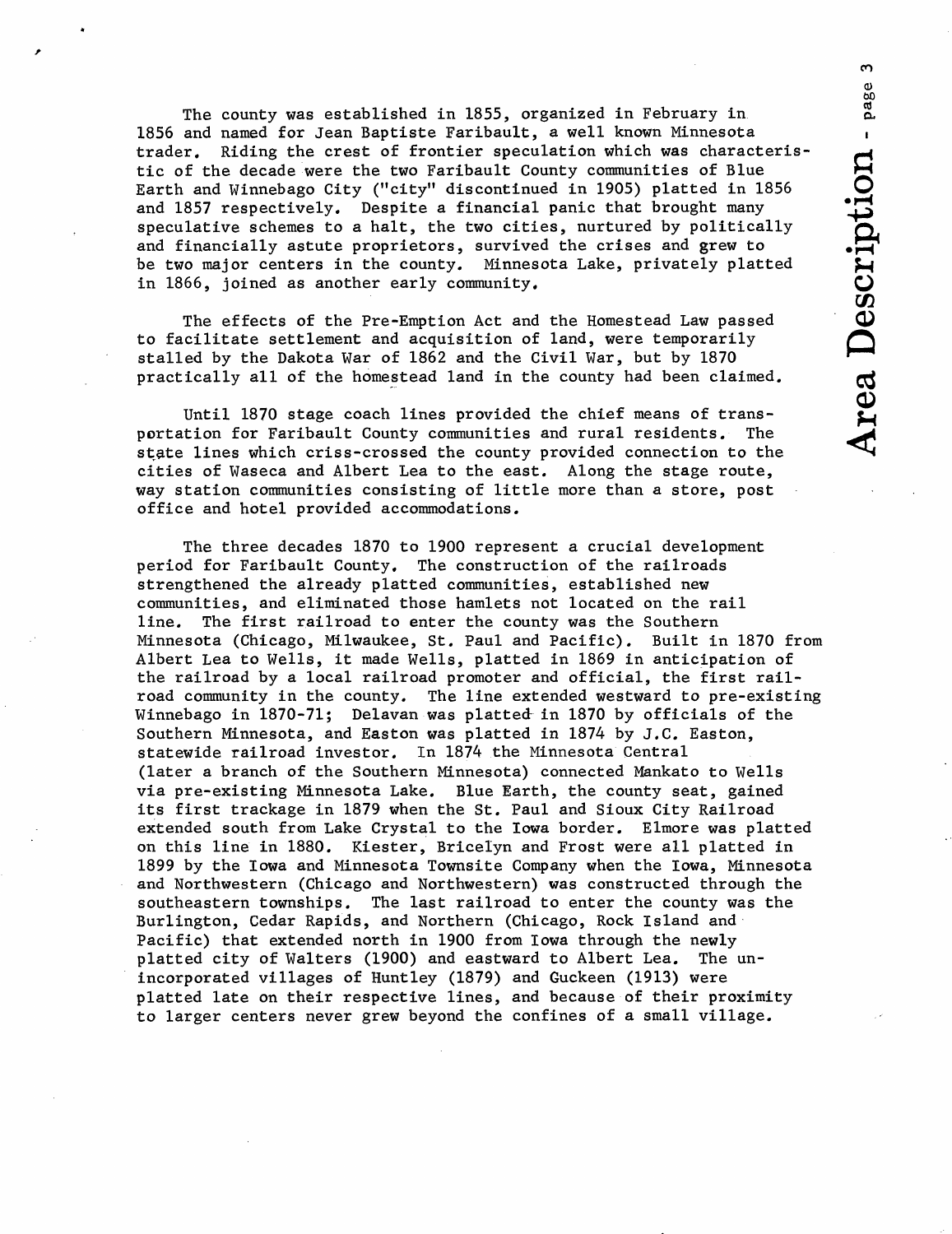$\ddot{\phantom{0}}$ **60**cd a

The small, non-rail settlements (Clayton, Banks, Wesner's Grove, Alton, Seely, Homedahl, Grapeland, Bass Lake, Verona, Cornet, Blaine, Sheridan, Bruch Creek and Marna) that typically contained no more than a school, post office or store lost their commercial identities to the platted railroad communities. In some cases these settlements folded, the commercial buildings and homes were moved or dismantled, and little or nothing remains to mark the village's location.

In essence, the railroad was central to Faribault County's growth and development. Although three out of eleven townsites were platted prior to railroad construction, there is little doubt that rail traffic maintained and enhanced their position. Convenient crop marketing provided by the railroad in turn focused county agriculture on the production of grain and hogs, and the cities responded to this production by providing good and services for agricultural use. The interrelationship between farm and city remains basically unchanged today. Cities have retained their basic commercial interests and crop production in the county continues at record setting levels.

# Architectural Description

Manufacturing of home building materials was one of the first major industries in Faribault County. When settlers first arrived they built homes of native timber found by lakes and streams; finished lumber was hauled from as far away as Hastings. Early in 1857 steam sawmills appeared in various parts of the county and ran day and night to keep up with local demand. Brick was produced as early as 1856 in kilns throughout the county, and some brick structures can be found in scattered areas. Production continued for the next twenty- five years until lumber brought in by rail provided inexpensive building material. The frame houses built 1880-1910 reflect details of mass produced Victorian ornamentation (towers, shingle and spindle work). Frame construction still predominates for city residences and farmhouses.

Early barn and farm outbuildings were simple structures designed to offer rudimentary animal shelter and crop storage. Late 19th and early 20th century farm buildings were of wood construction. The county's progressive agricultural operations have relied on highly technical and automated farming methods which have resulted in great changes on the rural landscape. Many of the remaining 19th and early 20th century barns and outbuildings have been razed and replaced by modern animal shelter facilities or sheds built to accommodate oversize machinery and equipment. Crops once held in barn lofts and smaller outbuildings are now stored in metal storage bins or silos of fiberglass or cement construction. Many farm houses are currently being replaced by rectangular, one story dwellings built to match the new low profile of many county farms.

The initial commercial buildings were usually false front, frame structures. With the early introduction of brick many of the frame buildings were replaced by the 1880-90s. Many late 19th century commercial buildings remain, but efforts to modernize store fronts in most of the cities has resulted in the removal of many of the decorative elements (metal cornices, towers, brackets) and the construction of "modern" store fronts.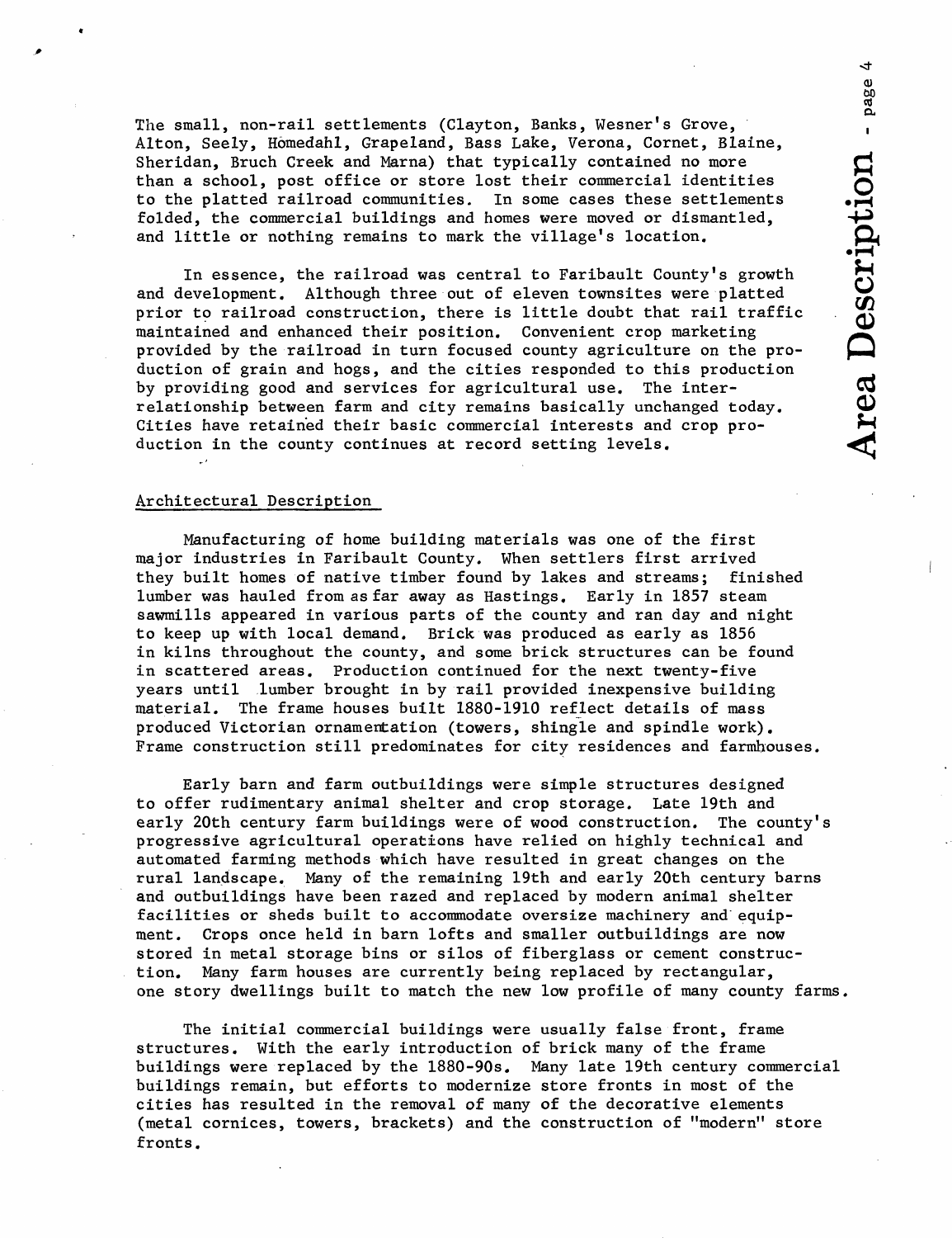# FARIBAULT COUNTY

#### Historical Significance

The significance of Faribault County during the historic period lies in the inter-relationships of settlement, agriculture and rail transportation. The American-born settlers who arrived in the area in 1855 wasted little time in platting a townsite and, in the following winter, organizing the county. The northern European immigrants, arriving shortly thereafter, established the farms which were to become the economic focus of the area. With the construction of the railroad The significance of Faribault County during the historic period<br>
lies in the inter-relationships of settlement, agriculture and rail<br>
transportation. The American-born settlers who arrived in the area<br>
in 1855 wasted littl and the cities, once is folated, rural settlements on the periphery of the western frontier, matured into business centers capable of handling the increased agricultural commerce.

Until the mid 1860s the focus of white settlement occurred primarily in the western portion of the county in the cities of Blue Earth and Winnebago. The community of Blue Earth as county seat was the nucleus of the county and the construction of the Constans Hotel (1868 & 1896, Blue Earth) reflects the propensity to provide a commercial and social focus for the town. The James B. Wakefield House (1868 Blue Earth) reflects the personal commitment made to the county by one of its principal founders.

Agricultural development in the county began immediately after permanent settlement by New England and European farmers, and its impact on the county's economy has never lessened. The construction of the Adams H, Bullis House (ca.1875, Delevan Township), built before the construction of the railroad in western Faribault County, marks the commitment made to farming early in the county's history and also marks the transition from sibsistence to scientific farming and the rapidity in which such changes occurred on area farms.

The buildings constructed in the latter part of the 19th century reflect the maturity of the county. Three out of the four rail lines were constructed by the 1880s and the cities were established in their roles as primary commercial centers. Original public service facilities were replaced; the best example is the construction of the second Faribault County Courthouse (1891, placed on the National Register in 1977, Blue Earth), Increased township population required improved educational facilities, and District School #40 (1896, Walnut Lake Township), was one of many constructed on the site of an earlier school. It operated until consolidation in the 1950s. An example of the same phenomena on a smaller scale is the brick Walters Jail (1902, Walters), which replaced an earlier frame building.

The Chicago, Milwaukee, St. Paul, and Pacific Railroad Depot and Lunchroom (1903, Wells), constructed to replace earlier facilities is indicative of the growing role the railroad played in Faribault County cities. The success of individual entrepreneurs in the growth of the rail communities is represented in the M.N. Leland House (c.1886, Wells), the Thomas C. Dunn House (1901, Winnebago), and the Peter Kramer House (1906, Minnesota Lake).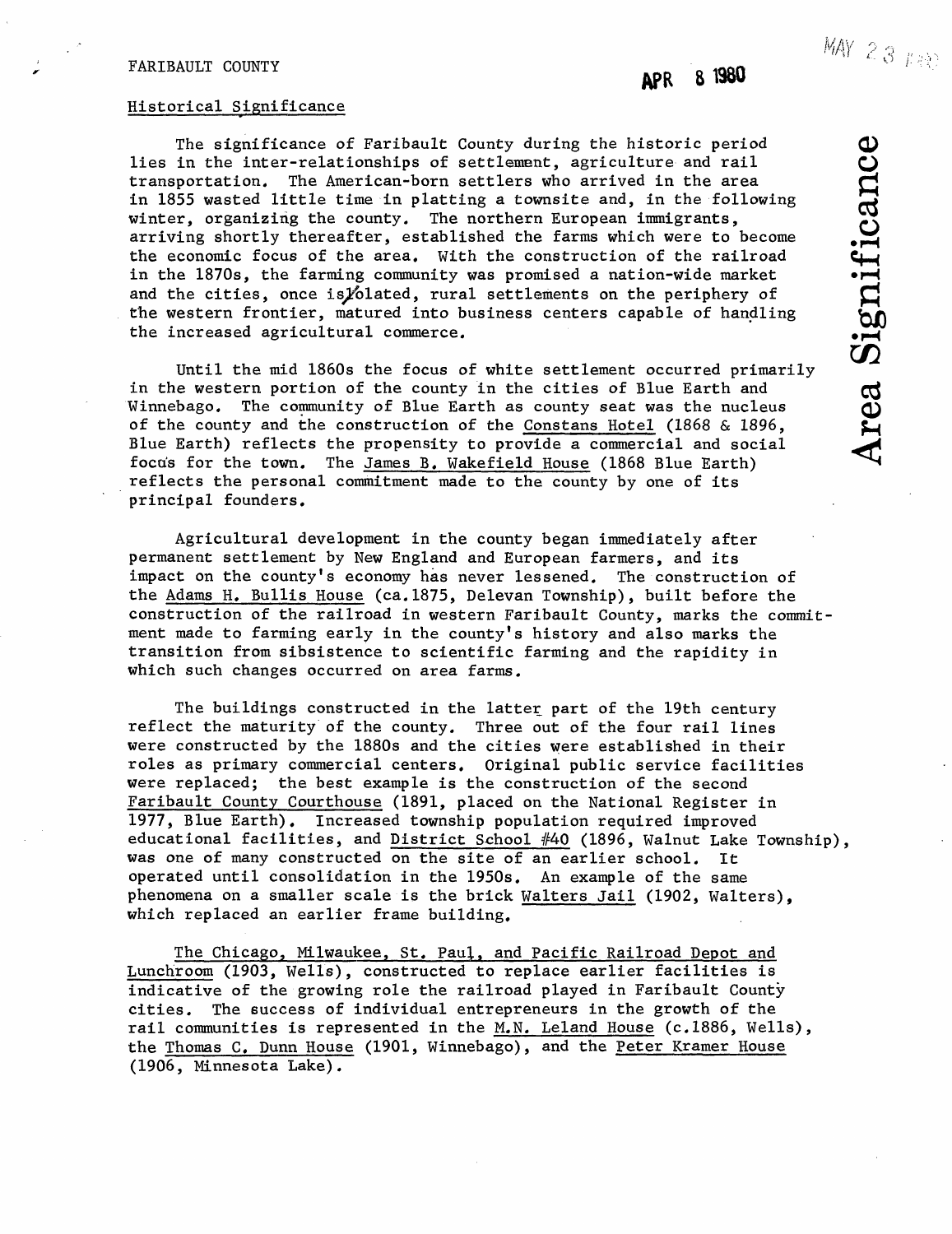Since initial settlement, Faribault County's population has, in general, declined. Despite this fact, the county has retained a high degree of economic vitality based primarily on continued high agricultural productivity. For this reason, the cities are maintained as commercial centers and despite the added decline of railroad transport, the increase of truck traffic combined with the location of the county on a new transportation line -- this time a major interstate freeway, the relationship between farm, city and transportation remains supportive and unchanged.

# Architectural Significance

Faribault County structures are architecturally notable for style variation and adaption. There are few true "high style" buildings in the county and fewer than can be attributed to a specific architect, Nonetheless, the buildings which were constructed during Faribault County's formative years to World War I often reflect a simplified local version of a popular style at the time of their construction.

The domestic structures best exemplifying adaption of an identifiable style are the Italianate Adams H. Bullis House (ca.1875, Delevan Township), the Queen Anne M.N. Leland House (ca.1886, Wells), the Queen Anne Thomas C. Dunn House (1901, Winnebago) and the Queen Anne Peter Kremer House (1906, Minnesota Lake). All are moderate in size, and of relatively modest design. The Leland House's rich wood ornamentation, characteristic of the style, makes it the most visually prominent of the domestic structures.

Three public or semi-public buildings stand out as notable examples of an traditional styles. The Gothic Good Shepherd Episcopal Church (1872, Blue Earth), strongly characterizes the ecclesiastical architecture prominent in the mid-19th century frontier towns. The Richardsonian Romanesque Faribault County Courthouse (1892, listed on the National Register in 1977, Blue Earth) by Minneapolis architect C.S, Dunham, and the Classic Revival first National Bank of Winnebago (1916, Winnebago) by St. Paul architect Franklin Ellerbe, are both outstanding for their attention to design.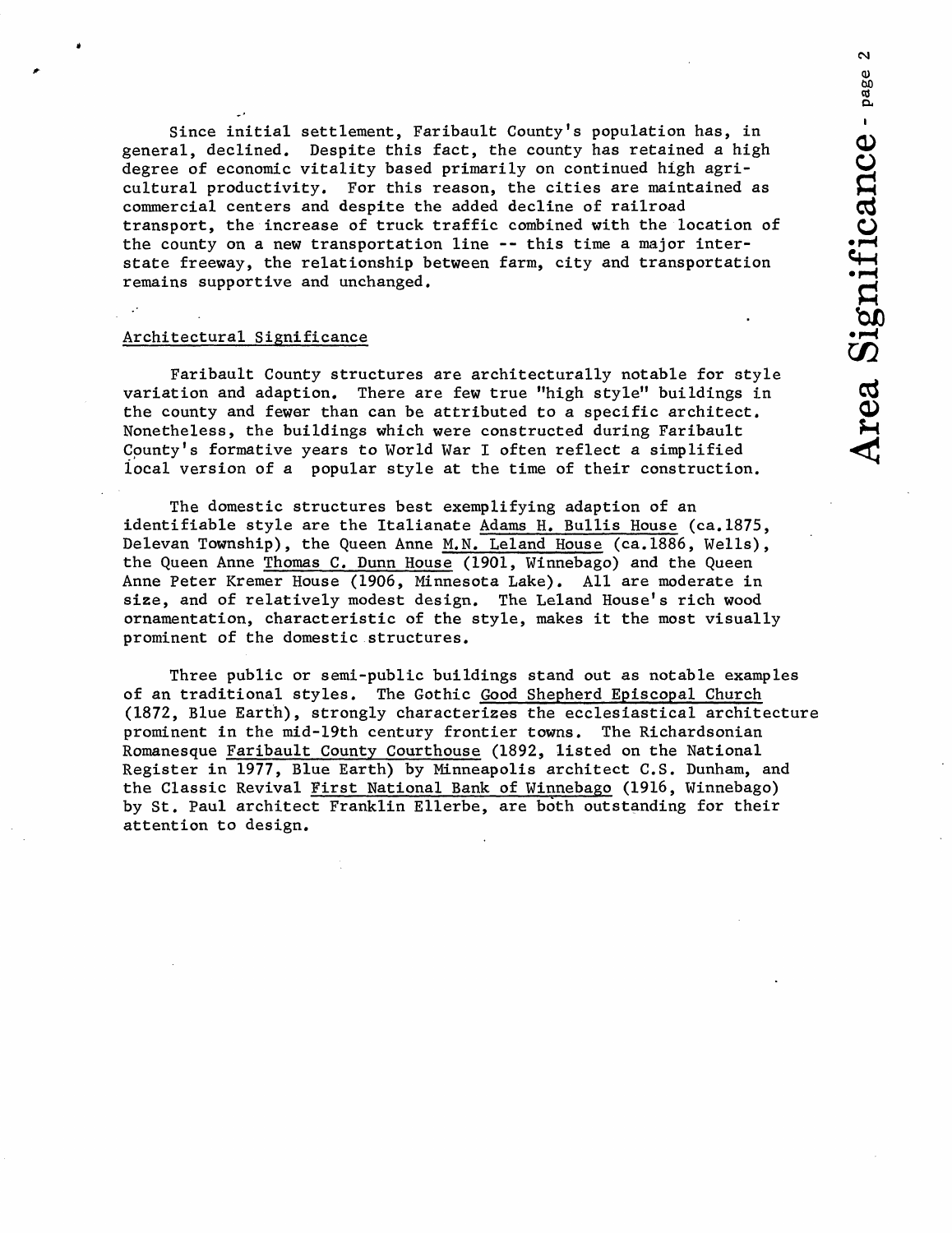# **9. Major Bibliographical References**

|                                   | See attached Sheets                                                                                                                                                                                                                                                                                                                                                                                         |                             | <b>UTM NOT VERIFIED</b> |                                |
|-----------------------------------|-------------------------------------------------------------------------------------------------------------------------------------------------------------------------------------------------------------------------------------------------------------------------------------------------------------------------------------------------------------------------------------------------------------|-----------------------------|-------------------------|--------------------------------|
|                                   | 10. Geographical Data -- see individual inventory forms                                                                                                                                                                                                                                                                                                                                                     |                             |                         |                                |
| Quadrangle name<br>UMT References | <b>Acreage of nominated property</b>                                                                                                                                                                                                                                                                                                                                                                        | <b>ACREAGE NOT VERIFIED</b> |                         | Quadrangle scale               |
| А<br>Zone                         | <b>Northing</b><br><b>Easting</b>                                                                                                                                                                                                                                                                                                                                                                           | в<br>Zone                   | <b>Easting</b>          | <b>Northing</b>                |
|                                   |                                                                                                                                                                                                                                                                                                                                                                                                             | D<br>н                      |                         |                                |
|                                   | Verbal boundary description and justification                                                                                                                                                                                                                                                                                                                                                               |                             |                         |                                |
|                                   | List all states and counties for properties overlapping state or county boundaries                                                                                                                                                                                                                                                                                                                          |                             |                         |                                |
| state                             | code                                                                                                                                                                                                                                                                                                                                                                                                        | county                      |                         | code                           |
| state                             | code                                                                                                                                                                                                                                                                                                                                                                                                        | county                      |                         | code                           |
|                                   | <b>Form Prepared By</b>                                                                                                                                                                                                                                                                                                                                                                                     |                             |                         |                                |
| name/title                        | Susan Roth, Research Historian                                                                                                                                                                                                                                                                                                                                                                              |                             |                         |                                |
| organization                      | Minnesota Historical Society                                                                                                                                                                                                                                                                                                                                                                                |                             | date                    | March, 1980                    |
| street & number                   | 240 Summit Ave-Hill House                                                                                                                                                                                                                                                                                                                                                                                   |                             | telephone               | $612 - 296 - 9544$             |
| city or town                      | St. Paul                                                                                                                                                                                                                                                                                                                                                                                                    |                             | state                   | Minnesota                      |
| 12.                               | <b>State Historic Preservation Officer Certification</b>                                                                                                                                                                                                                                                                                                                                                    |                             |                         |                                |
|                                   | The evaluated significance of this property within the state is:<br>national<br>state                                                                                                                                                                                                                                                                                                                       | local                       |                         | See individual inventory forms |
|                                   | As the designated State Historic Preservation Officer for the National Historic Preservation Act of 1966 (Public Law 89-<br>665), I hereby nominate this property for inclusion in the National Pegister and certify that it has been evaluated<br>according to the criteria and procedures set forth by the Heritage Conservation and Recreation Service.<br>State Historic Preservation Officer signature |                             |                         |                                |
|                                   | Russell W. Fridley                                                                                                                                                                                                                                                                                                                                                                                          |                             |                         | $20 - 80$                      |
| title<br>For HCRS use only        | State Historic Preservation Officer<br>I hereby centify that this property is included in the National Register<br>Keeper of the National Register                                                                                                                                                                                                                                                          |                             |                         | date<br>dara                   |
| Airsia                            | madas a CH Chancel                                                                                                                                                                                                                                                                                                                                                                                          |                             |                         | 6h C                           |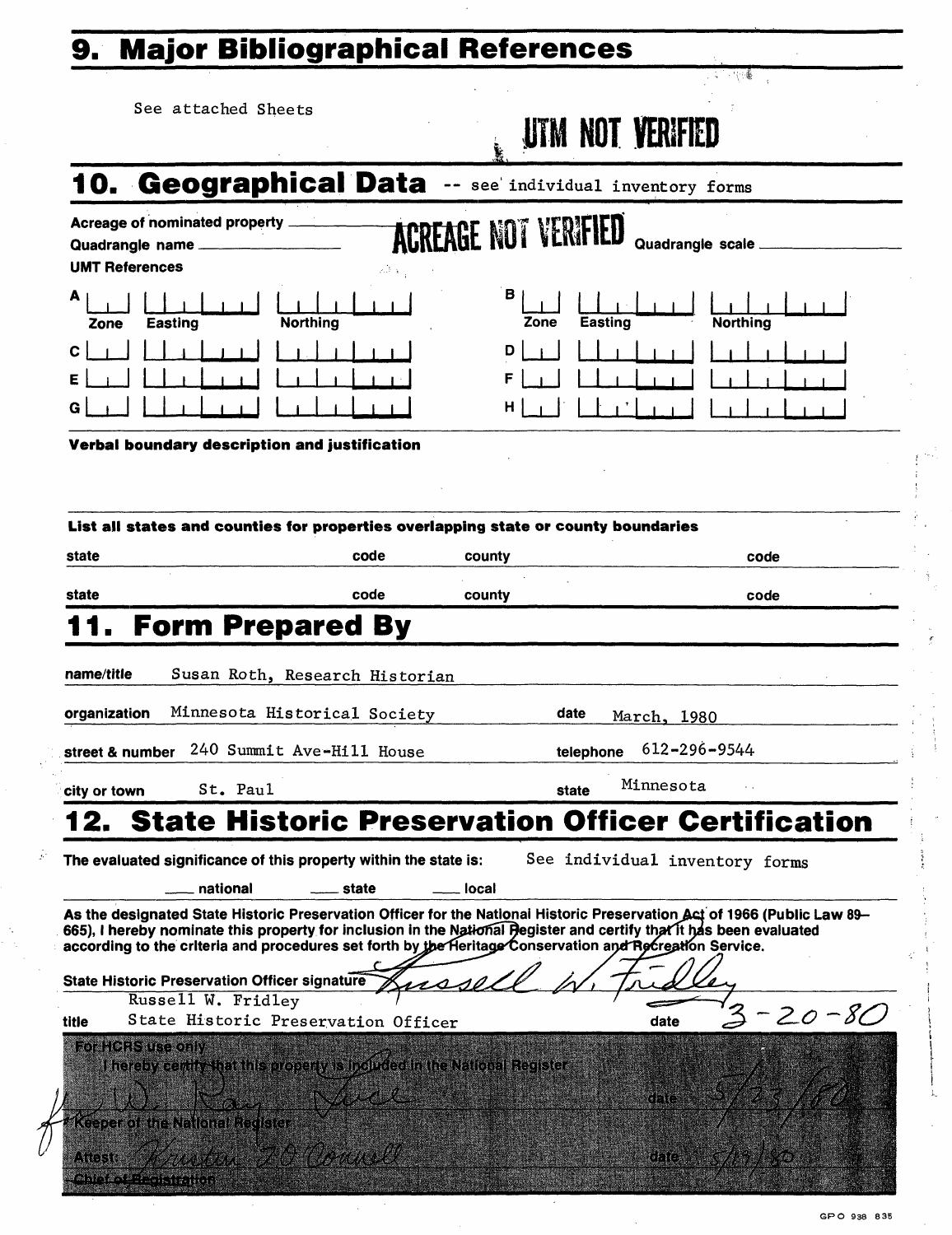FARIBAULT COUNTY

 $\label{eq:2} \frac{1}{\sqrt{2\pi}}\int_{0}^{\frac{\pi}{2}}\frac{d\theta}{\sqrt{2\pi}}\,d\theta$ 

|                   |  | $^5$ MN 28 $^5$ RMz |  |
|-------------------|--|---------------------|--|
| <b>APR 8 1980</b> |  |                     |  |
|                   |  |                     |  |

#### BIBLIOGRAPHY

Atlas and Farmers' Directory of Faribault County. St. Paul: The Farmer, Webb Publishing Co., 1913.

Atlas of the State of Minnesota, Chicago: Andreas Publishing, 1874.

Blue Earth City, Minnesota, Jubilee Committee. Blue Earth, 1856-1931, Diamond Jubliee Souvenir. ( ), 1931.

Blue Earth, Minnesota. Minneapolis: Wall & Haines, 1901.

Blue Earth Post. Blue Earth, Minnesota.

Brecht, Mrs. Charles A. The Story of Minnesota Lake. Minnesota Lake, 1966.

Brown and Wright. Plat Book of Faribault County. : Northwestern Publishing Company, 1886.

Faribault County Bicentennial Commission. Faribault County 1855-1976 A Panorama, Marceline, Missouri: Walsworth Publishing, 1977.

Faribault County Historical Society. A Brief Survey. . . Faribault County, Minnesota. Blue Earth: Faribault County Historical Society, 1974,

Faribault County Register, Blue Earth, Minnesota.

Foster Township 1864-1964. Pamphlet Collection, Minnesota Historical Society.

- Flo, Oscar L. A Town is Born; The History of Bricelyn From Its Birth To Its 50th Anniversary, 1899-1949. Bricelyn: Graphic Publishing Co., 1949.
- Francaviglia, Richard V. "Some Comments on the Historic and Geographic Importance of Railroads in Minnesota," Minnesota History, Vol. 43: 58-62 (Summer, 1972).
- Historical Records Survey, Division of Women's and Professional Projects, Works Progress Administration, Inventory of the County Archives of Minnesota, No. 22, Faribault County. St. Paul: Historical Records Survey, 1938.
- Johnson, F.H., Brief Record of the Development of the Milwaukee Road. Illinois: Chicago, Milwaukee, St. Paul and Pacific Railroad Company,  $1935(?)$ .

Kiester Courier, Kiester, Minnesota.

- Kiester, Jacob A. The History of Faribault County, Minnesota, from its First Settlement to the Close of the Year 1879. Minneapolis: Harrison & Smith, 1896.
- Kiester, Minnesota 1900-1975. Pamphlet Collection, Minnesota Historical Society.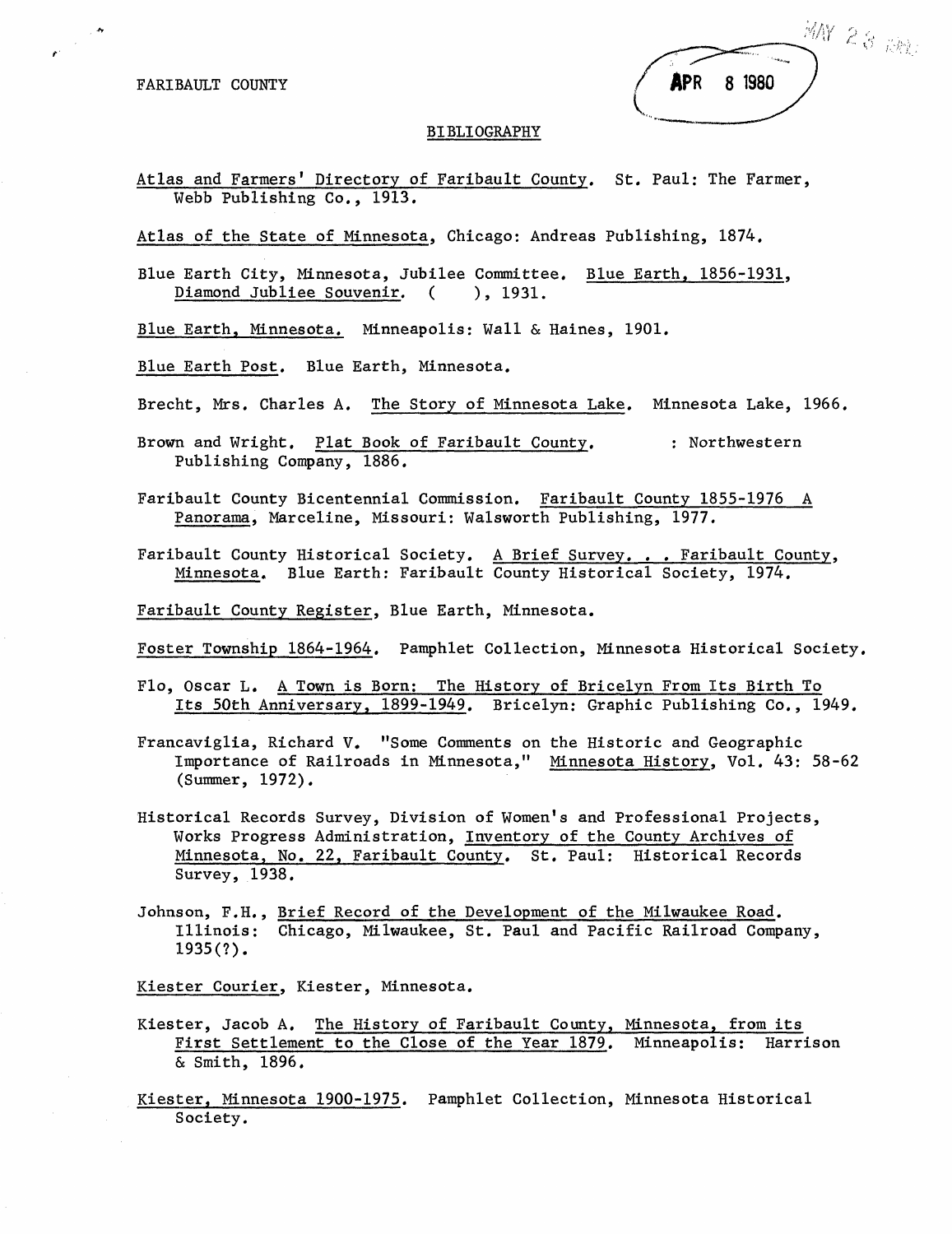Faribault County Bibliography - cont. - page 2

 $\cdot$  .

Memorial Record of the Counties of Faribault, Martin, Watonwan and Jackson, Minnesota, Chicago: Lewis Publishing Company, 1896.

Palmer, J.M., ed., Register Souvenir History, (b. ca.1907.

- The Pioneers of Pilot Grove, Pamphlet Collection, Minnesota Historical Society, 1948.
- Southern Minnesota Land Company. Southern Minnesota in General and Faribault County and the City of Blue Earth Its County Seat in Particular. Minneapolis: Miller-Davis Printing Co., 1910.
- The United States Biographical Dictionary and Portrait Gallery of Eminent and Self-Made Men. Minnesota Volume. New York: Am. Biographical Publishing Co., 1879.
- United States Department of Agriculture Soil Conservation Service, Soil Survey, Faribault County, St. Paul: University of Minnesota Agricultural Experiemnt Station, 1947
- United States Department of Commerce, Bureau of the Census. Census of the United States, Minnesota. U.S. Government Printing Office, for the years 1860-1970.
- Upham, Warren. Minnesota Geographic Names; Their Origin and Historic Significance. 2nd rev. ed. St. Paul: Minnesota Historical Society, 1969.
- Wells Advocate, Wells, Minnesota
- Wells Centennial Steering Committee. Wells Centennial, 1869-1969, ( ), 1969.
- Wells, Minnesota. Minneapolis: Wall and Haines, 1901.
- Winchell, N.H. The Geology of Minnesota, Vol. 1 of the Final Report, Minneapolis: Johnson, Smith & Harrison, 1884.
- Winnebago City, Minnesota. Minneapolis: Wall and Haines, 1901.
- Winnebago City Enterprise, Winnebago, Minnesota.
- Winnebago City Press News, Winnebago, Minnesota.
- Winnebago, Community Club, Winnebago Minnesota Historical Committee, Ten Decades of Endeavor, 1856-1956. Winnebago: Winnebago Community Club, 1956.